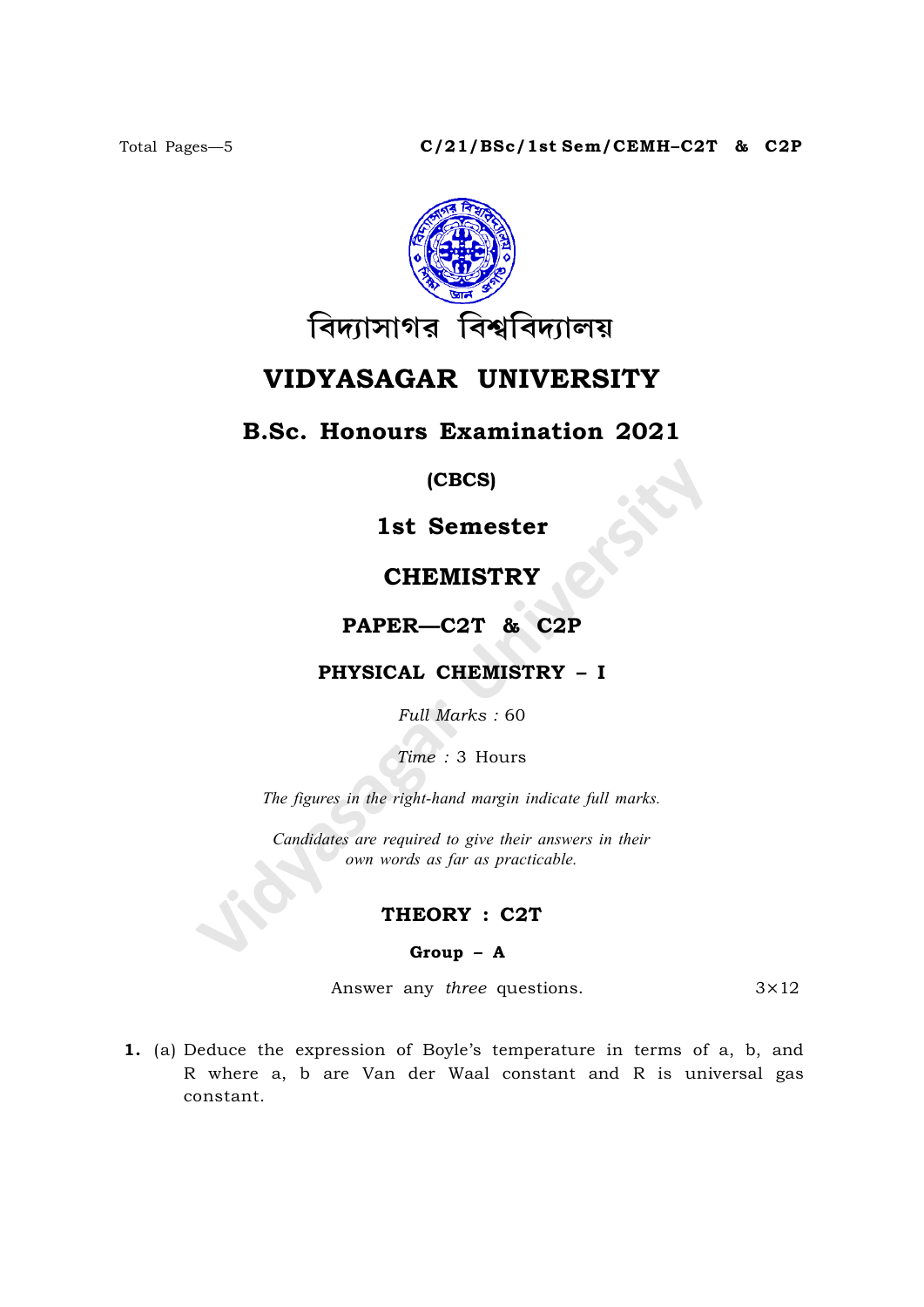(b) The value of compressibility factor z  $z = \frac{PV}{R}$ nRT  $\left(z = \frac{PV}{nRT}\right)$  for N<sub>2</sub> at 223 K at

800 atm. pressure is 1.95 and the value of z changes to 1.10 when the temperature and pressure value changes to 373 K and 200 atm. A fixed mass of  $\text{N}_2$  occupied a volume of 1 lit. at 223 K and 800 atm. Calculate the volume occupied by the same quantity of  $\mathrm{N}_2$  at 373 K and 200 atm. pressure.

- (c) A gas follow the equation of state  $P(V b) = RT$ . Can the gas be liquefied – explain.
- (d) The value of Van der Waal constant 'a' for the two real gases are 1.333 lit<sup>2</sup> atm mol<sup>-2</sup> and 1.521 lit<sup>2</sup> atm mol<sup>-2</sup> respectively. Explain which of these gas can be liquefied easily. 4+3+3+2
- 2. (a) Calculate the heat of formation of HCl at 348 K from the following data–

$$
\frac{1}{2}H_2(g) + \frac{1}{2}Cl_2(g) = HCl(g); \quad \Delta H^\circ = -92300J \text{ at } 298K
$$

The mean heat capacity over this temperature range are –

H2 (g); C<sup>p</sup> = 28.53 JK–1 mol–1

Cl<sub>2</sub> (g); C<sub>p</sub> = 32.26 JK<sup>-1</sup> mol<sup>-1</sup>

HCl (g);  $C_p = 28.49 \text{ JK}^{-1} \text{ mol}^{-1}$ 

- (b) Show that decrease in Gibbs energy value is equal to the maximum net work obtainable from the system.
- (c) Under what condition an extensive property may become intensive property ? Give an example.

2

C/21/BSc/1st Sem/CEMH–C2T & C2P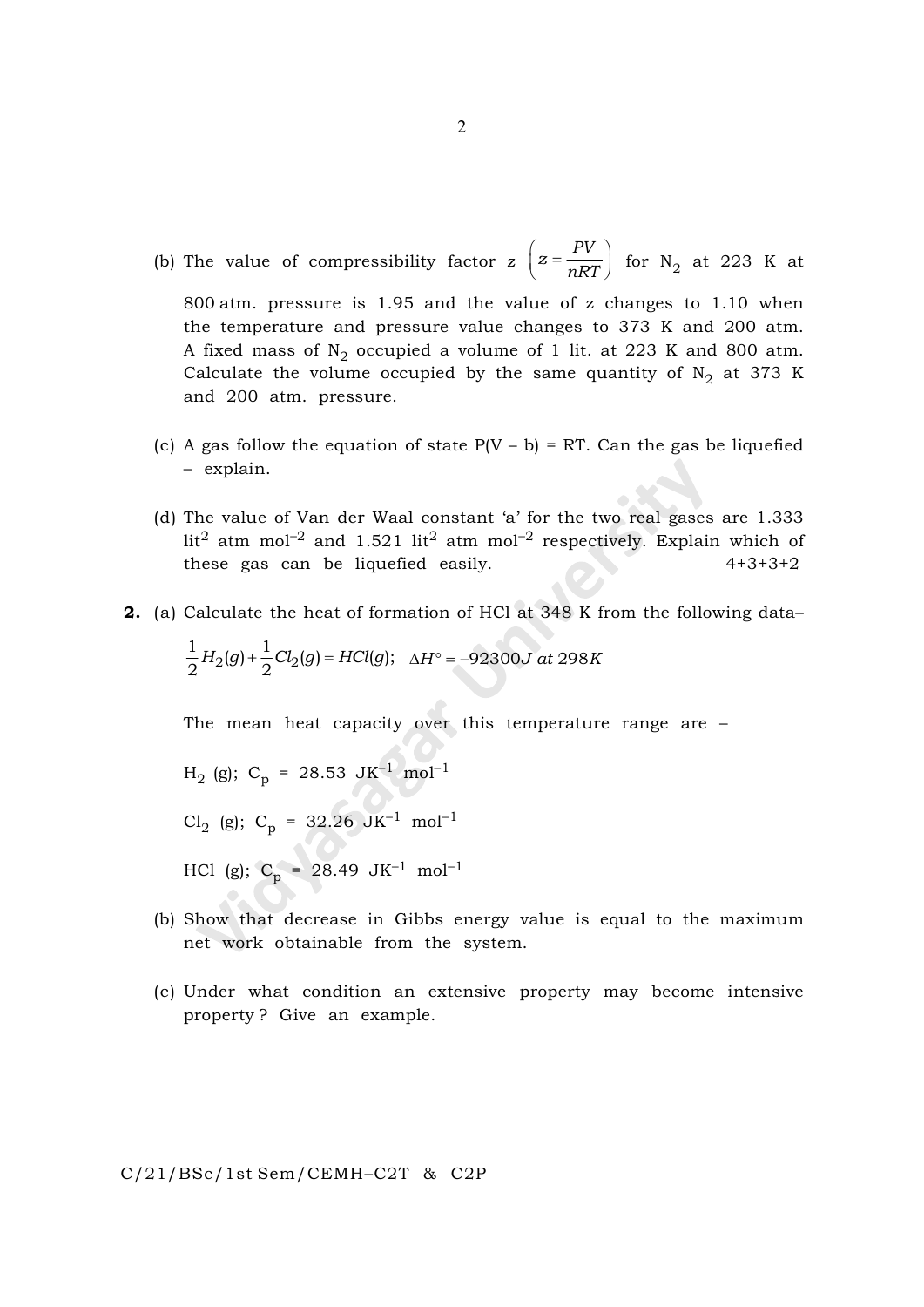- (d) Derive the expression of Joule-Thomson co-efficient for Van der Waal gas and explain the idea of inversion temperature. 3+3+2+4
- 3. (a) Write the differences between molecularity and order.
	- (b) Explain the Lindeman theory of unimolecular reaction with mathematical derivation.
	- (c) How do you determine the order of a chemical reaction using differential method ?
	- (d) The rate of the reaction  $2A + B \rightarrow C$  becomes doubled when the concentration of B is only doubled and the rate becomes eight fold when the concentration of both A and B are doubled. Find the order of the reaction with respect to A and B.  $2+4+3+3$
- 4. (a) What is protolytic and prototropic mechanism of acid catalyzed reaction ? –– Explain.
	- (b) Mathematically explain the mechanism of enzyme catalysis and establish the Michaelis-Menten equation. What is turnover number ?
	- (c) The temperature coefficient of a reaction,  $[T+10]$ T k K  $\frac{+10}{2}$ , at T = 298 K is 2.00.

What will be its value at  $T = 243K$ ?

 $\bullet$ 

(d) Prove that 
$$
\left(\frac{\delta s}{\delta p}\right)_T = -\left(\frac{\delta V}{\delta T}\right)_P
$$
. 2+4+3+3

5. (a) Explain the Carnot's theorem and find expression of efficiency of Carnot's engine.

C/21/BSc/1st Sem/CEMH–C2T & C2P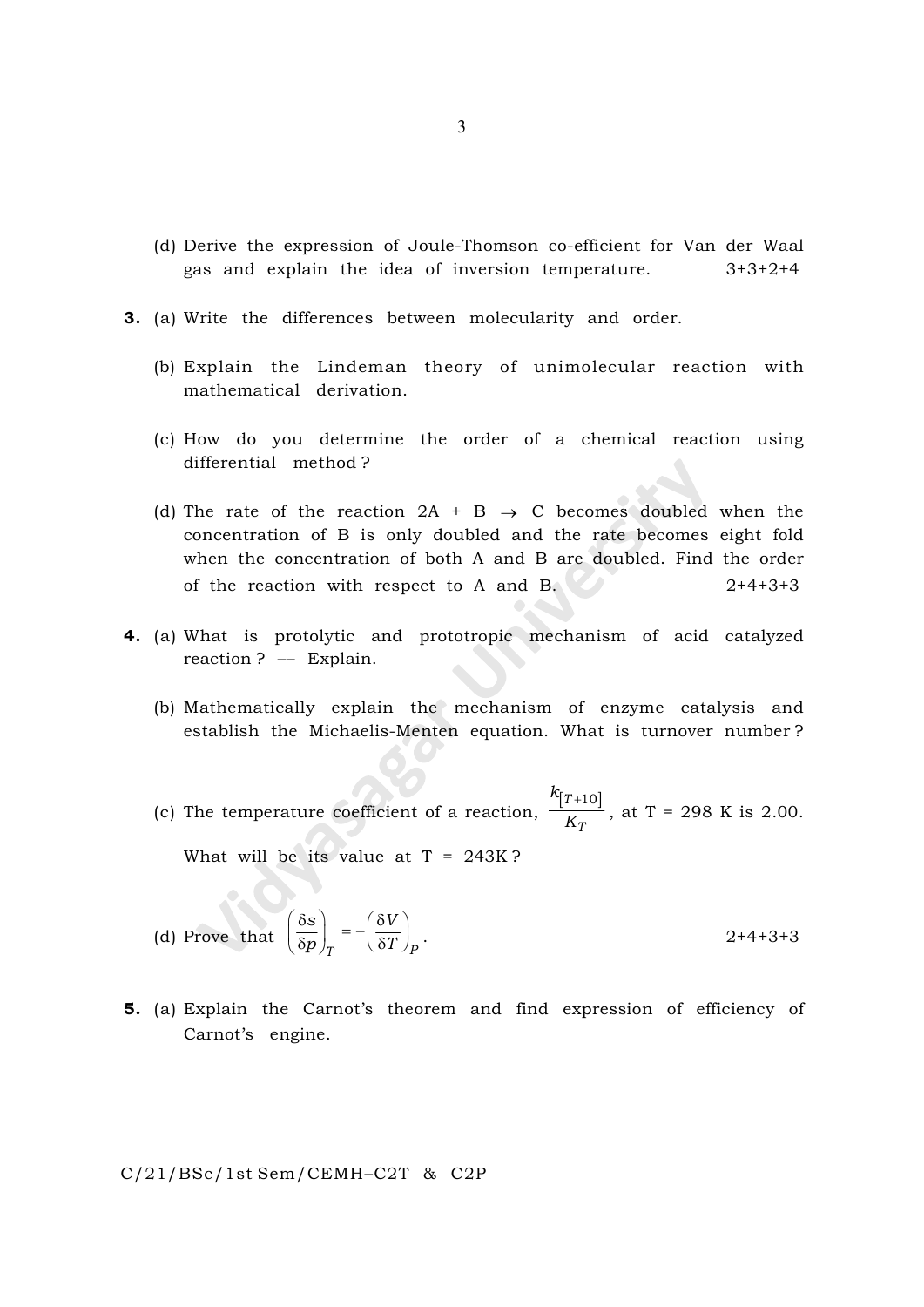- (b) For two constituent gases entropy of mixing per mole becomes maximum when constituents are present in equal mole ratio. – Explain.
- (c) Describe the Arrhenius concept on the dependence of reaction rate with temperature.
- (d) 'Reaction of 3rd order are uncommon while those of still higher order are unknown' — Correct or Justify. 4+3+3+2
- 6. (a) Derive the Kirchhoffs equation and briefly describe the effect of pressure on enthalpy of reaction.
	- (b) Establish the equation to calculate the number of binary collision among similar molecules.
	- (c) 'The pressure correction term a  $V^2$  $\left(\frac{a}{V^2}\right)$  present in the one mole van der Waal equation will be valid if we consider ternary collision among gas molecule' –– explain whether the statement is true or false.
	- (d) Calculate the value of  $C_v$ ,  $C_p$  and  $\gamma$  using the idea of equipartition of energy principle.  $\sqrt{4+3+2+3}$

#### Group – B

Answer any *two* questions.  $2\times 2$ 

- 7. Calculate  $\Delta U$  and  $\Delta S$  when one mole of an ideal gas undergoes isothermal free expansion from volume  $V_1$  to  $V_2$ .
- 8. In order to increase the efficiency of a Carnot engine which one of the following will be the better choice.
	- (a) Increasing the temp of hot reserviour.
	- (b) Decreasing the temp of the cold reserviour.

#### C/21/BSc/1st Sem/CEMH–C2T & C2P